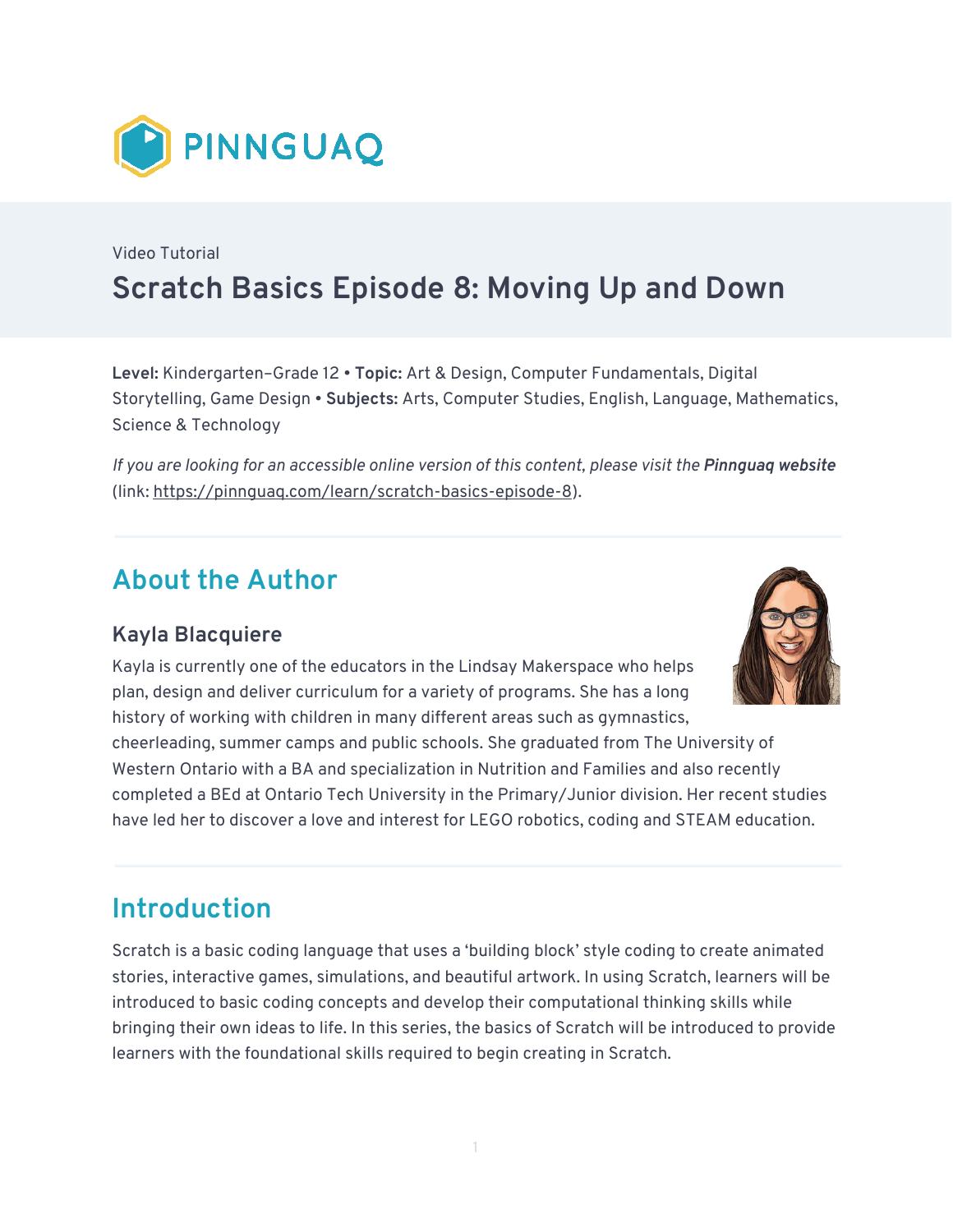Scratch makes it easy for learners who are just starting out by organizing the types of code you can use into categories. The code blocks are grouped by the following categories: **Motion, Looks, Sound, Events, Controls, Sensing, Operators, Variables** and **My Blocks**. These code blocks can be pieced together in the **Code Area** like placing jigsaw puzzle pieces together. Both the **Code Area** and the **Stage** are visible at the same time which allows learners to run code, test, debug and view their creations.

According to the Scratch Wiki, Scratch's coordinate system uses 2 coordinates, "X coordinate" and "Y coordinate", to determine the location of a **sprite** on the **stage**. The "X coordinate" value determines the horizontal location of the **sprite** and the "Y coordinate" value determines the vertical location or height. Every Scratch project whether it be a game, story or animation will always have the x,y grid behind the **stage** to determine where **sprites** are located.

In this episode, learners will explore moving their **sprite** up and down using the arrow keys.

#### **Vocabulary**

The following vocabulary definitions are from the **Scratch Wiki** (link: [https://en.scratch-wiki.info/wiki/Scratch\\_Wiki\\_Home](https://en.scratch-wiki.info/wiki/Scratch_Wiki_Home)).

- **Block Palette (Scratch)**  The Block Palette is the area on the left of the screen when the Code button is opened. On the left, there is an area that contains the nine sections of blocks in Scratch. To the right of that, there is an area that contains blocks that can be dragged into the Code Area to make code.
- **Code Area (Scratch)** The Code Area is the large empty space to the right of the Block Palette. It is an area for storing blocks that run the project. Blocks can be dragged from the Block Palette into the Code Area and arranged to form scripts.
- **Sprite (Scratch) -** Either user-created, uploaded, or found in the sprites library, are the objects that perform actions in a project.
- **Sprite Pane (Scratch) -** It is a white area located beneath the Stage where all sprites present in a project can be easily accessed to modify or inspect.
- **Stage (Scratch) -** The stage is the area where the sprites are and perform their actions. It is located in the top of the area to the right of the Code Area.
- **X-coordinate** A sprite's x-coordinate is its location on the x (horizontal) axis of the stage. The value increases or decreases depending on how far right or left (respectively) on the Stage the sprite is, where the horizontal center is 0.
- **Y-coordinate** A sprite's y-coordinate is its location on the y (vertical) axis of the stage. The value gets higher or lower depending on how far up or down on the Stage the sprite is, from where the vertical center is 0.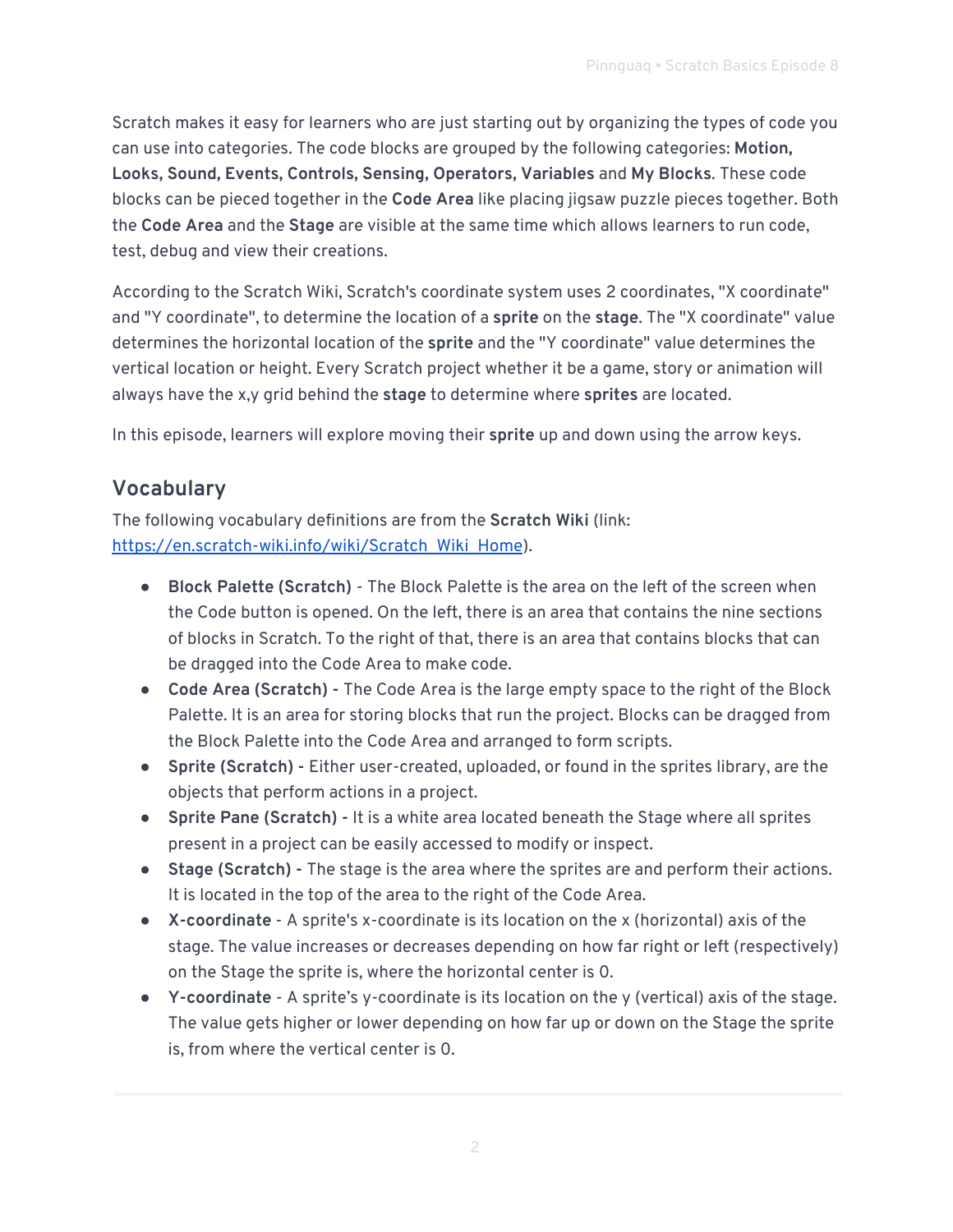### **Materials**

● Scratch 3.0 **Online** (link: [https://scratch.mit.edu/\)](https://scratch.mit.edu/) or **Desktop** (link: [https://scratch.mit.edu/download\)](https://scratch.mit.edu/download)

# **Computer Activity**

This episode will take you through the steps of making your **sprite** up and down on the **Stage**.

**Video Link:** <https://youtu.be/xtOLLjqQCwA>

#### **Add Your Sprite and Background**

1. Choose a **Backdrop** for your project and a **sprite** that you want to code to make it move up and down on the **Stage**. If you need help with how to choose a **sprite**, see [Scratch](https://pinnguaq.com/learn/scratch-basics-episode-2)  [Basics - Episode 2: Deleting a Sprite, Adding a Sprite & Adding a Backdrop](https://pinnguaq.com/learn/scratch-basics-episode-2) for more information.

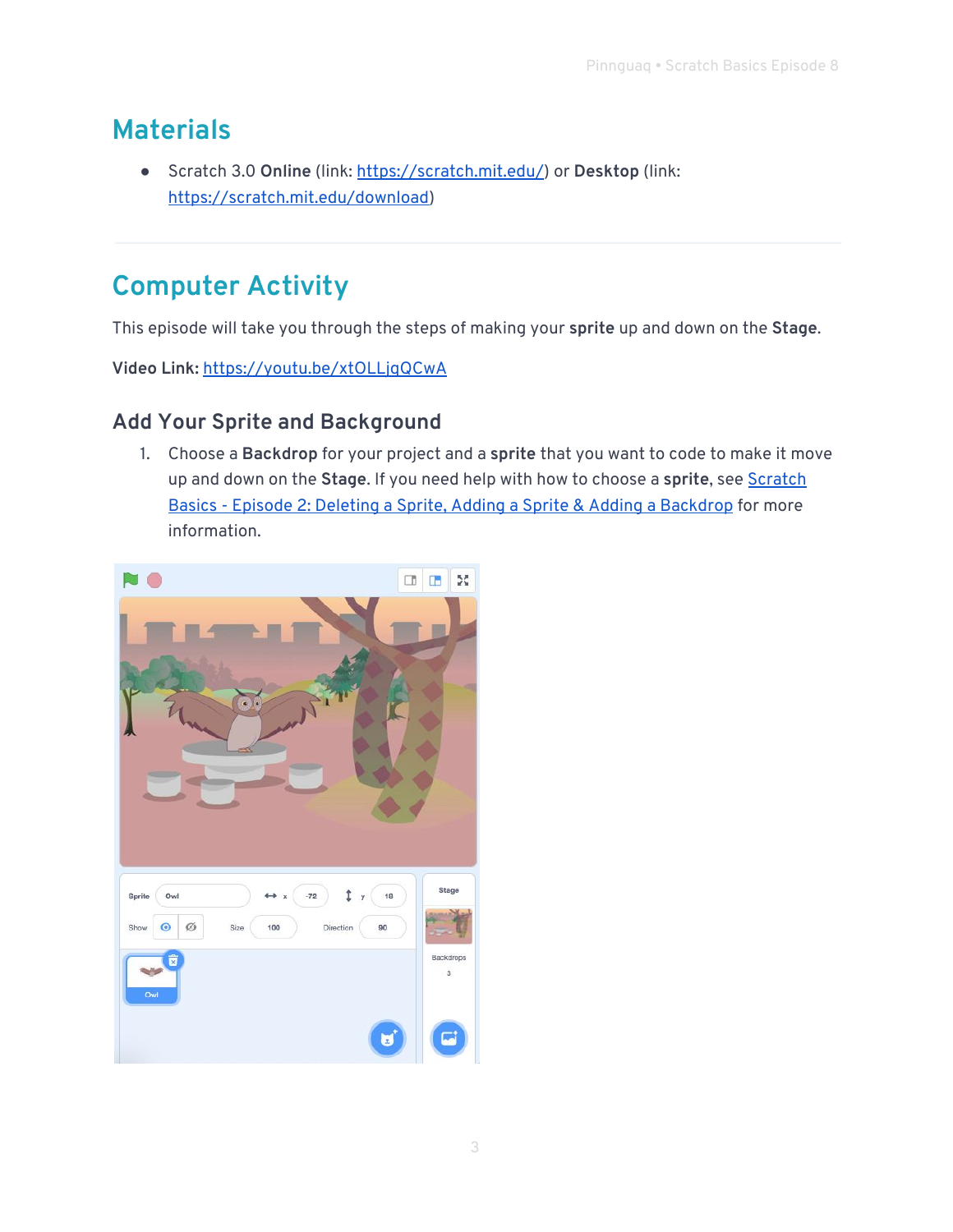#### **Setting the Start Position of Your Sprite**

1. Click and drag a **"when green flag clicked"** block from the **Events** category in the **Block Palette**.

| Code                   | $\sqrt{\phantom{a}}$ Costumos<br>di Sounds |  |          |           |         |  |  |  |                 |                                                                   |        | □□×                                 |
|------------------------|--------------------------------------------|--|----------|-----------|---------|--|--|--|-----------------|-------------------------------------------------------------------|--------|-------------------------------------|
| Motion                 | Events                                     |  |          |           |         |  |  |  | ₩               |                                                                   |        |                                     |
| $\bigcirc$<br>Looks    | <b>When I dicky</b>                        |  | when     | <b>Ru</b> | clicked |  |  |  |                 |                                                                   |        |                                     |
| $\bullet$<br>Scund     | wheel appoint to lary proses               |  |          |           |         |  |  |  |                 |                                                                   |        |                                     |
| $\circ$<br>Exems       | where the sprits close                     |  |          |           |         |  |  |  |                 |                                                                   |        |                                     |
| $\bullet$<br>Control   |                                            |  |          |           |         |  |  |  | m.              |                                                                   |        |                                     |
| <b>Saraing</b>         | Ahen isackotrop swittings to trackoropt    |  |          |           |         |  |  |  | чu.             |                                                                   |        |                                     |
| Operators              | 10<br>www.ill.communication.com            |  |          |           |         |  |  |  | n.              |                                                                   |        |                                     |
| $\bullet$<br>Variables |                                            |  |          |           |         |  |  |  |                 |                                                                   |        |                                     |
| ⌒<br>My Blocks         | Wertfassen ministert                       |  |          |           |         |  |  |  |                 | t<br>44 x<br>$-77$<br>Owl<br>Sprite                               | $x$ 15 | Stage                               |
|                        | imateur messagn1                           |  |          |           |         |  |  |  |                 | $\emptyset$<br>$\odot$<br><b>Ilhow</b><br>100<br>Drection<br>Size | 90     |                                     |
|                        | Transcenat meesaget . and we               |  |          |           |         |  |  |  | $^{\copyright}$ | <b>SOF</b>                                                        |        | <b>Blackdoops</b><br>$\overline{3}$ |
|                        | Control                                    |  |          |           |         |  |  |  | $\odot$         | Ow                                                                |        |                                     |
| E                      | mecondi<br>$\left\langle 1 \right\rangle$  |  |          |           |         |  |  |  | $\equiv$        |                                                                   |        |                                     |
|                        |                                            |  | Backpack |           |         |  |  |  |                 |                                                                   |        |                                     |

2. Click and drag your **sprite** on the **Stage** to the location you want your **sprite** to begin, each time you run your code.

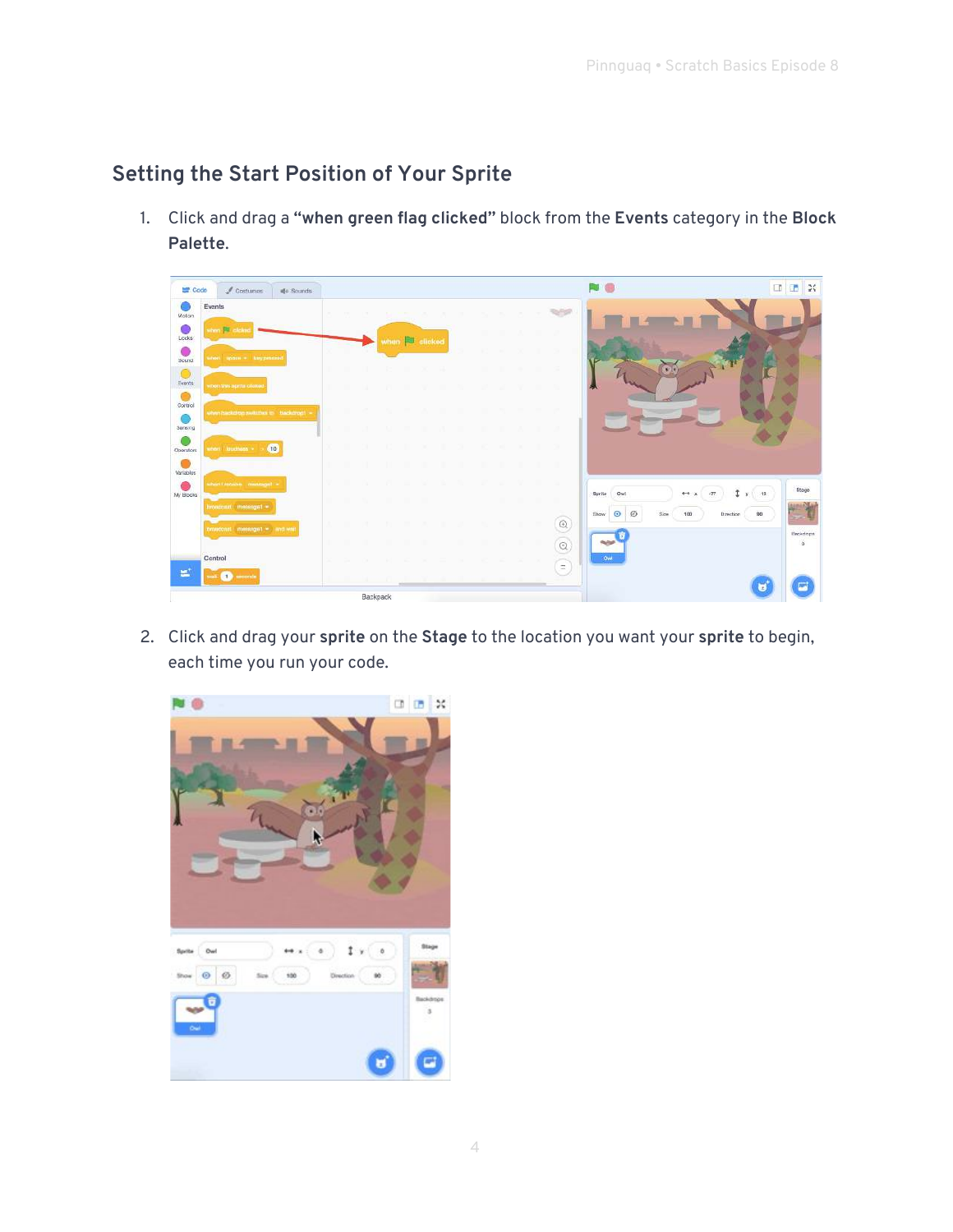

This will change the x-coordinate and y-coordinate of your sprite in the **Sprites Pane**.

3. Click and drag a **"go to x: y:"** coordinates block from the **Motion** category in the Block Palette on to the **Code Area**. This block will tell your **sprite** where to begin on the **Stage** when you run your code. You will notice that the x-coordinate and y-coordinate inside the block match the x-coordinate and y-coordinate of your **sprite** in the **Sprites Pane**.



#### **Moving Up and Down**

1. Click and drag a **"when space key pressed"** block from the **Events** category in the **Block Palette**.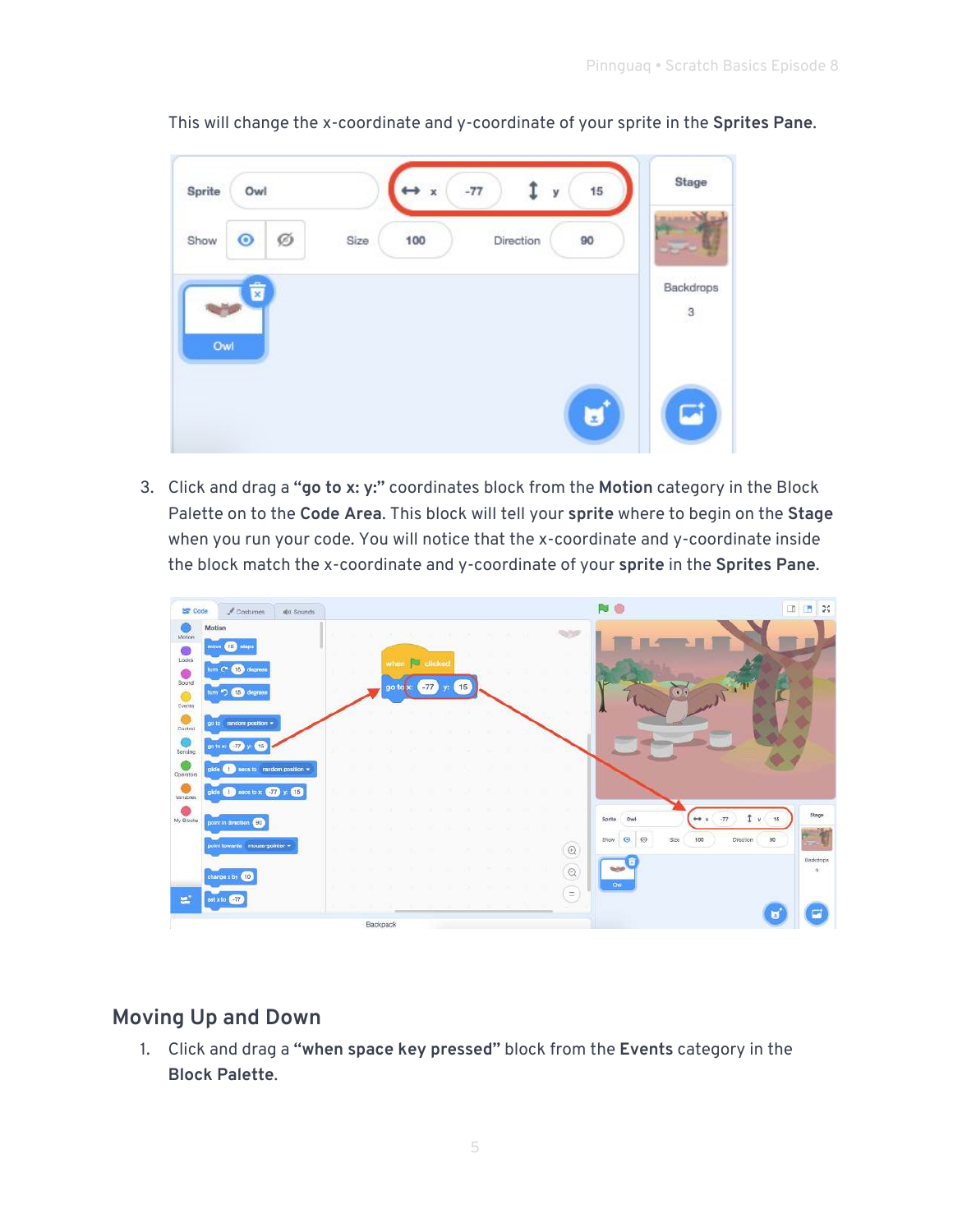| <b>SET</b> Code      | $\sqrt{\phantom{a}}$ Costumes<br>$\psi$ Sounds |  |          |                                  |  |  |  |              |                                                              | $\frac{1}{2}$<br>$\Box$<br>$\Box$ |
|----------------------|------------------------------------------------|--|----------|----------------------------------|--|--|--|--------------|--------------------------------------------------------------|-----------------------------------|
| œ<br>Motion          | Events                                         |  |          |                                  |  |  |  |              |                                                              |                                   |
| 0<br>Looks           | when <b>B</b> clicked                          |  |          |                                  |  |  |  | - 23         |                                                              |                                   |
| $\bullet$<br>Sound   | when space • key pressed                       |  |          | when space $\bullet$ key pressed |  |  |  |              |                                                              |                                   |
| $\circ$<br>Events    | when this sprite clicked                       |  | - 27     |                                  |  |  |  |              |                                                              |                                   |
| $\bullet$<br>Control |                                                |  |          |                                  |  |  |  |              |                                                              |                                   |
| Sensing              | when backdrop switches to backdrop1 =          |  |          |                                  |  |  |  |              |                                                              |                                   |
| Operators            | when loudness $\sqrt{ }$ > 10                  |  |          |                                  |  |  |  | $\sim$       |                                                              |                                   |
| Variables            |                                                |  |          |                                  |  |  |  |              |                                                              |                                   |
| My Blocks            | when I receive message1 .                      |  |          |                                  |  |  |  |              | Sprite<br>Owl<br>$\leftrightarrow x$<br>$-72$<br>I.          | Stage<br>18<br>$\mathbf{y}$       |
|                      | broadcast message1 =                           |  |          |                                  |  |  |  |              | $\emptyset$<br>$\bullet$<br>Show<br>Size<br>100<br>Direction | 90                                |
|                      | broadcast message1 = and wait                  |  |          |                                  |  |  |  | $^\circledR$ | 2010                                                         | Backdrops                         |
|                      | Control                                        |  |          |                                  |  |  |  | $\Theta$     | Owl                                                          | $\mathbf{3}$                      |
| εŕ                   | wait 1 seconds                                 |  |          |                                  |  |  |  | $\equiv$     |                                                              |                                   |
|                      |                                                |  | Backpack |                                  |  |  |  |              |                                                              |                                   |

2. Click on the drop-down menu in the **"when space key pressed"** block and select the **"up arrow"**. This will tell your **sprite** that when you press the up arrow it will run the code underneath it.

| × | the contract of the contract of the |             |   |
|---|-------------------------------------|-------------|---|
|   | when $uparrow$ when                 | key pressed |   |
|   |                                     |             | ٠ |
|   | space                               |             |   |
|   | $\checkmark$ up arrow               |             |   |
|   | down arrow                          |             | ٠ |
|   | right arrow                         |             |   |
|   | left arrow                          |             |   |
|   | any                                 |             | ٠ |
|   | a                                   |             |   |
|   | b                                   |             |   |
|   | c                                   |             |   |
|   | ۵                                   |             | ¥ |

3. Click and drag a **"change y by 10"** block from the **Motion** category in the **Block Palette**. Attach this block to the 'when up arrow key pressed' block. The **"change y by 10"** block tells your sprite to move up the y-axis because the number is getting bigger. Therefore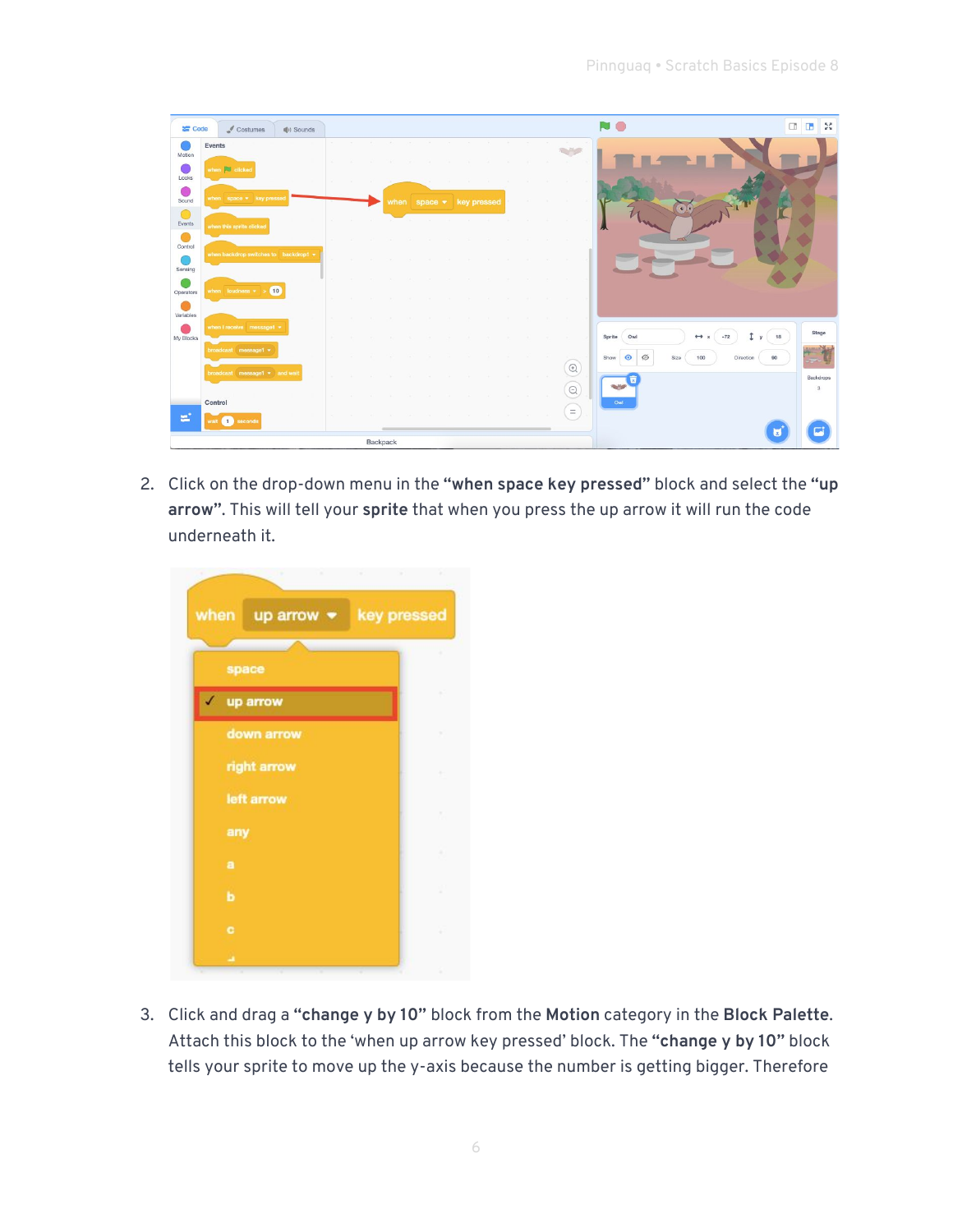NO □□3 **SP** Code Costumes | 40 Sounds  $\overline{\mathbf{Q}}$  $\sim$ olide (a) secs to mendom position .  $\frac{1}{2}$ gide (1) sestor @ y: (1) Sound<br>Everts<br>Centre  $60<sub>1</sub>$ hange y by (10) Senting change x by **OD**  $\bullet$ set x to **472**  $\bigcirc$  $(10$ My Blocks sety to @ Sprite Owl  $\leftrightarrow$  x  $\mathbf{1}$  y  $\left($  10 -72  $\odot$ Ø  $\circledcirc$  $\bigcirc$ rotation style init-right = ∈  $\equiv$ x position Backpack

when you press the up arrow key your sprite should move 10 places upward on the y-axis to a new y-coordinate.

Your code for the up arrow will now look like this:

| when | up arrow $\bullet$ | key pressed |  |  |
|------|--------------------|-------------|--|--|
|      | change y by<br>10  |             |  |  |

4. Click and drag a second **"when space key pressed"** block from the **Events** category in the **Block Palette**.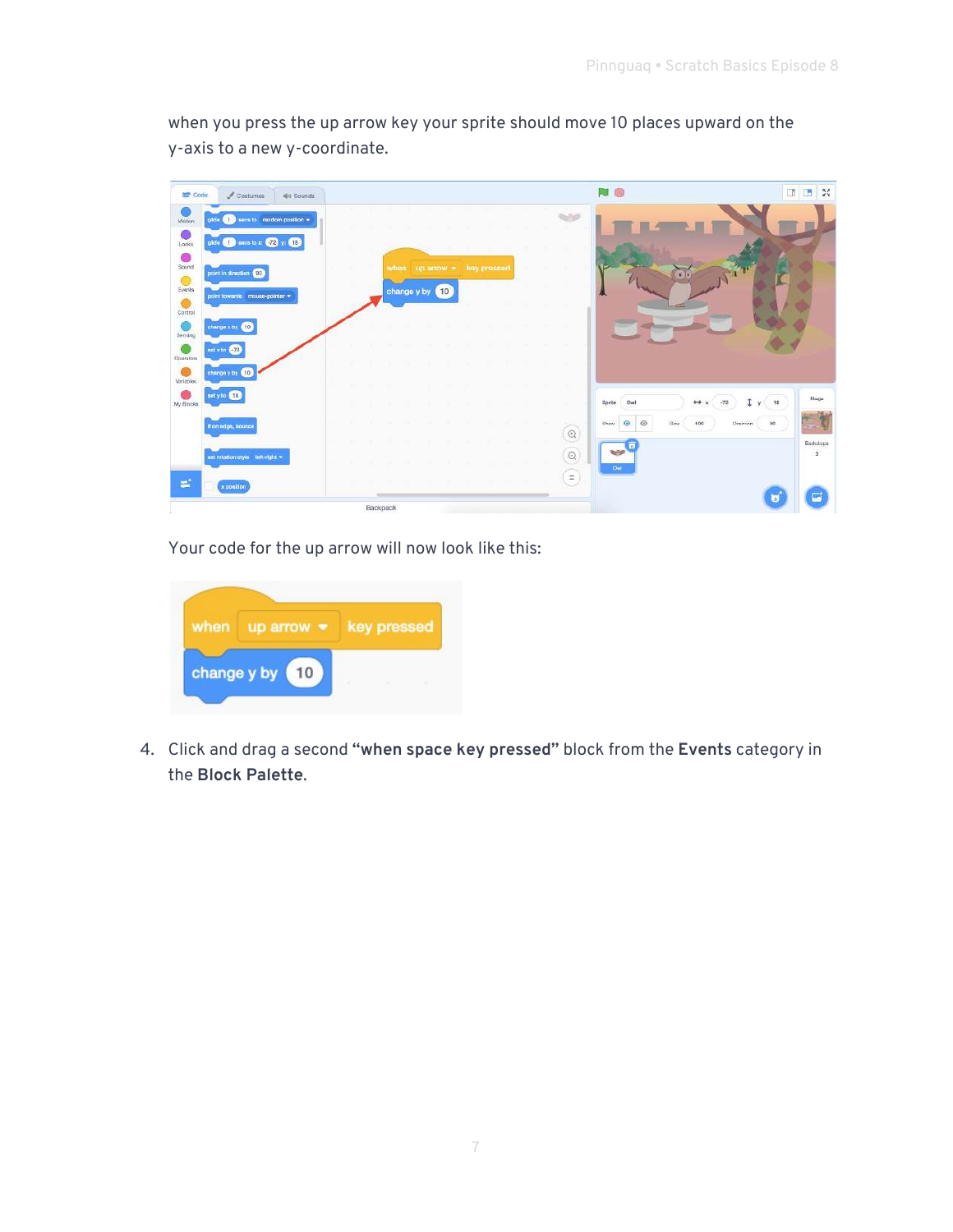| <b>SST</b> Code                                                                                                       | Costumes<br>do Sounds                                                                                                                                         |                                                                                                                                      |                                                                                                                                                                                        | <b>BB</b>                                               |
|-----------------------------------------------------------------------------------------------------------------------|---------------------------------------------------------------------------------------------------------------------------------------------------------------|--------------------------------------------------------------------------------------------------------------------------------------|----------------------------------------------------------------------------------------------------------------------------------------------------------------------------------------|---------------------------------------------------------|
| Motion<br>$\bullet$<br>Looks<br>۰<br>Sound<br>$\circ$<br>Events<br>$\bullet$<br>Control<br>G<br>Sensing<br>Ciperators | Events<br>view <b>D</b> clicke<br>fine: space - key-press<br>when this aprile chilled<br>when the control network options and read<br>(10)<br>vinni sudness v | Part of<br>n.<br><b>SALE</b><br>when $uparrow$ $\star$ key pressed<br>change y by 10<br>when space * key pressed<br>m.<br><b>THE</b> | $\left  \cdot \right $<br><b>Contract</b>                                                                                                                                              |                                                         |
| 0<br>Variables<br>My Blocks                                                                                           | · foguneer: uviecent.neity<br>medium message1 -<br>havious messages and wall<br>Control                                                                       | $\overline{a}$<br>ж                                                                                                                  | $-72$<br>Sprite<br>Ow<br>$\leftarrow$<br>$\circ$<br>$\circ$<br><b>Show</b><br>Size<br>100<br>$^\copyright$<br>E.<br>$\circledcirc$<br><b>Parties</b><br>n a<br><b>Dist</b><br>$\equiv$ | Stage<br>78<br>v.<br>90<br>Direction.<br>Backdrook<br>3 |
| $\equiv$                                                                                                              | m <b>D</b> seconds                                                                                                                                            | Backpack                                                                                                                             |                                                                                                                                                                                        |                                                         |

5. Click on the drop-down menu in the **"when space key pressed"** block and select the **"down arrow"**. This will tell your **sprite** that when you press the down arrow it will run the code underneath it.

|   | when down arrow $\bullet$ | key pressed        |         |
|---|---------------------------|--------------------|---------|
|   | space                     | x                  |         |
|   | up arrow                  | . .                |         |
| ✓ | down arrow                |                    |         |
|   | right arrow               | <b>ANGLE COM</b>   |         |
|   | left arrow                | W.                 | $-1.16$ |
|   | any                       | W.                 | v.      |
|   | $\mathbf{a}$<br>b         | W.                 | 1.00    |
|   | c                         | 2012/07/2012 12:00 |         |
|   | ٠                         |                    |         |

6. Click and drag a **"change y by 10"** block from the **Motion** category in the **Block Palette**. Attach this block to the **"when down arrow key pressed"** block.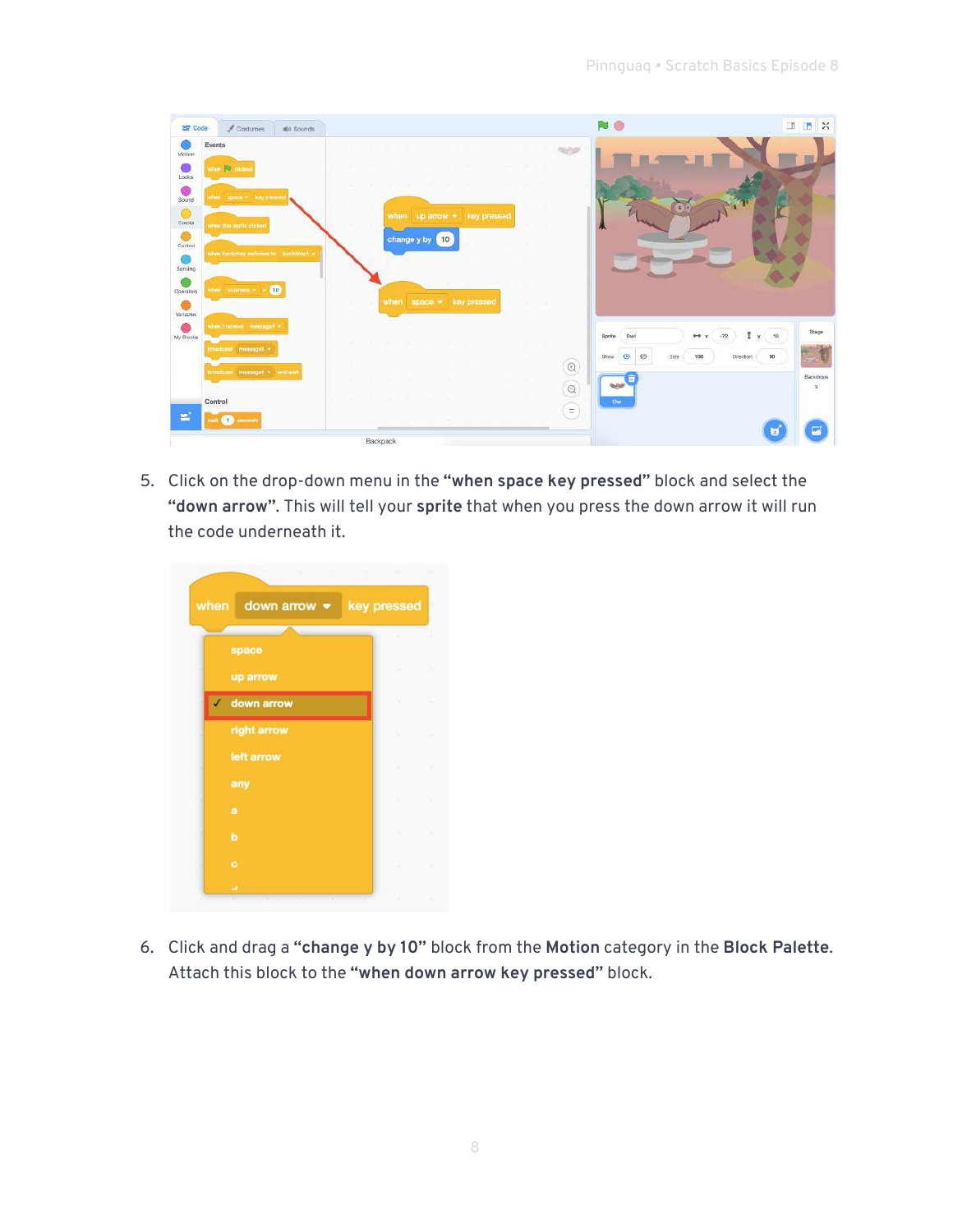|                     | $\bigoplus$ -<br>File<br>Edit      | <b>O</b> : Tutorials                             | <b>Untitled-8</b>   | <b>Share</b>          | (5 See Project Page | <b>Save Now</b>                               | $\Box$<br>kaylablacquiere v |
|---------------------|------------------------------------|--------------------------------------------------|---------------------|-----------------------|---------------------|-----------------------------------------------|-----------------------------|
| <b>SE</b> Code      | $\sqrt{\phantom{a}}$ Costumes      | $\langle \mathbf{w}   \mathbf{w} \rangle$ Sounds |                     |                       |                     | <b>NO</b>                                     | $\Box$<br>-56<br>$\Box$     |
| Motion              | go to random position $\star$      |                                                  |                     |                       |                     |                                               |                             |
| C.<br>Looks         | go to $x = -72$ y:<br>(18)         |                                                  |                     |                       |                     |                                               |                             |
| O                   | secs to random position .<br>alide |                                                  |                     |                       |                     |                                               |                             |
| Sound<br>$\bigcirc$ | glide $(1)$ secs to x: $-72$ y:    | 18                                               | when $uparrow$ when |                       | key pressed         |                                               |                             |
| Events              |                                    |                                                  |                     | 10                    |                     |                                               |                             |
| Control             | point in direction 90              |                                                  | change y by         |                       |                     |                                               |                             |
| Sensing             | point towards mouse-pointer        |                                                  |                     |                       |                     |                                               |                             |
| Operators           | change x by (10)                   |                                                  |                     |                       |                     |                                               |                             |
| Variables           | set x to $-72$                     |                                                  | when                | down arrow $\sqrt{*}$ | key pressed         |                                               |                             |
| My Blocks           |                                    |                                                  | change y by         | 10                    |                     | $-72$<br>$\leftrightarrow x$<br>Sprite<br>Owl | Stage<br>î<br>18<br>$y$     |
|                     | change y by 10                     |                                                  |                     |                       |                     | Ø<br>$\bullet$<br>Show<br>100<br>Size         | 90<br>Direction             |
|                     | set y to 18                        |                                                  |                     |                       |                     | $\mathrel{\odot}$<br><b>x</b>                 | Backdrops                   |
|                     | if on edge, bounce                 |                                                  |                     |                       |                     | <b>Barbara</b><br>$\odot$<br>Owl              | 3                           |
| еť.                 |                                    |                                                  |                     |                       |                     | $\equiv$                                      |                             |
|                     | tdeis that a style nothering to    |                                                  | Backpack            |                       |                     |                                               | 顾<br>E.                     |

7. Click on the white bubble inside the **"change y by 10"** block and change this number to -10. This will tell your sprite to move down the y-axis because the number is getting smaller. Therefore when you press the down arrow key your sprite should move 10 places downward on the y-axis to a new y-coordinate.



Your **Code Area** should now have three **Event** blocks with code under each block like the image below: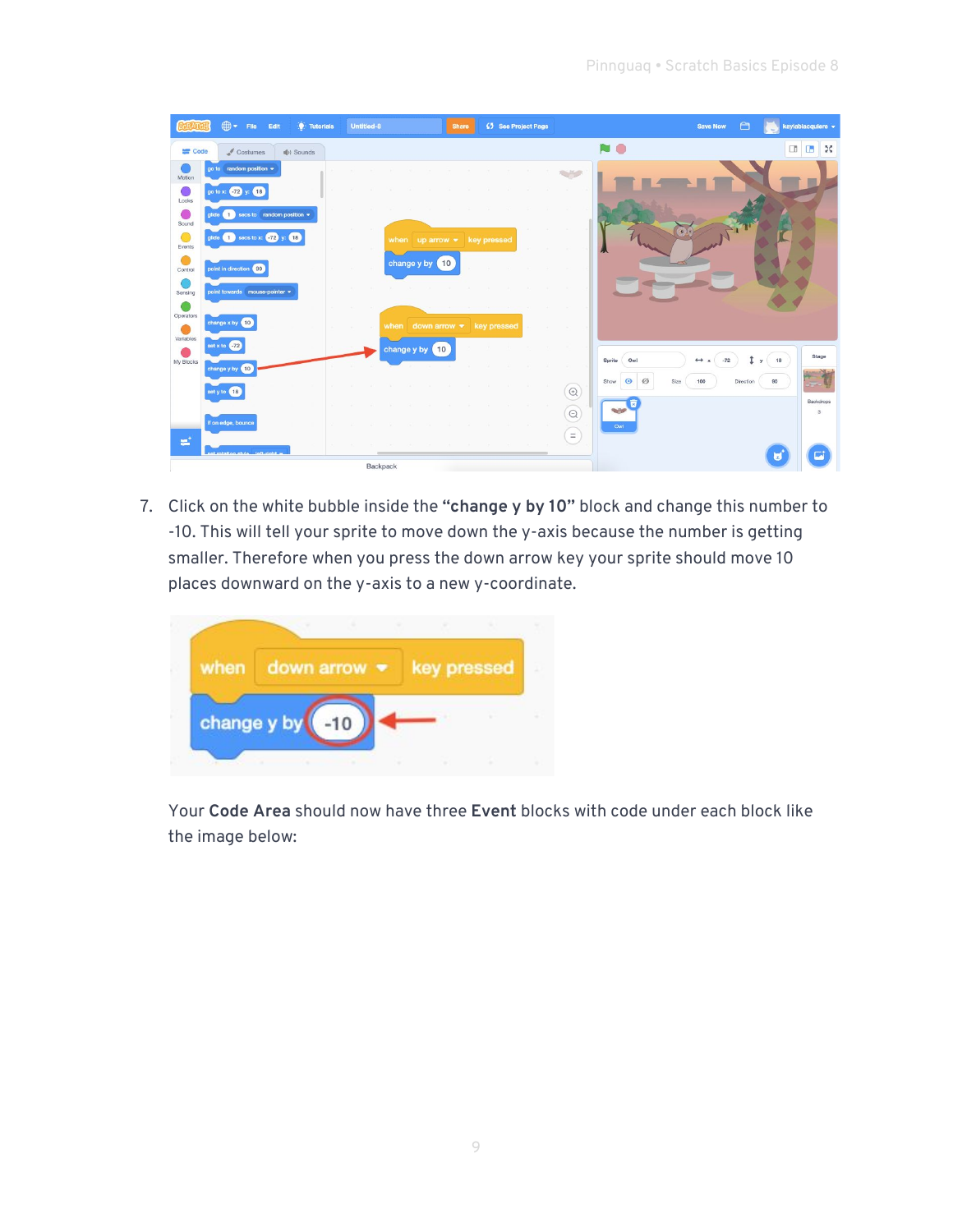| <b>SEP</b> Code                                                                                                       | $\triangle$ Costumes<br>(i) Sounds                                                                                                                              |                                                                                                                   | N O<br>$\Box$                                                                                                                                           | $\mathbb{Z}$ X                          |
|-----------------------------------------------------------------------------------------------------------------------|-----------------------------------------------------------------------------------------------------------------------------------------------------------------|-------------------------------------------------------------------------------------------------------------------|---------------------------------------------------------------------------------------------------------------------------------------------------------|-----------------------------------------|
| 00<br>Motion<br>0<br>Looks<br>∩<br>Sound<br>$\bigcirc$<br>Events<br>$\bullet$<br>Control<br>0<br>Sensing<br>Operators | Events<br>when <b>B</b> clicked<br>when space = key pressed<br>when this sprite clicked<br>when backdrop switches to backdrop1 +<br>when loudness $\sim$ 5 (10) | <b>SHOP</b><br>when $\Box$ clicked<br>go to x: -77<br>15<br>key pressed<br>when $uparrow$<br>change y by 10       | $\bullet$                                                                                                                                               |                                         |
| 0<br>Variables<br>My Blocks<br>εŕ,                                                                                    | when I receive message1 *<br>broadcast message1 =<br>broadcast message1 = and wait<br>Control<br>wait seconds                                                   | when down arrow $\bullet$ key pressed<br>change y by 410<br>$\textcircled{\scriptsize 1}$<br>$\Theta$<br>$\equiv$ | y(15)<br>$-77$<br>Owl<br>$\leftrightarrow x$<br>Sprite<br>$\varnothing$<br>$\odot$<br>90<br>Show<br>Size.<br>100<br>Direction<br><b>Contract</b><br>Owl | Stage<br>$-2\epsilon$<br>Backdrops<br>3 |
|                                                                                                                       |                                                                                                                                                                 | Backpack                                                                                                          |                                                                                                                                                         |                                         |

8. Test your code! Start by pressing the **green flag** button at the top of your **Stage** to run your code. When you press the up or down arrow does your sprite move correctly along the y-axis to a new y-coordinate?

| <b>ET</b> Code | $J$ Costumes<br>di Sounds                          |                                       | Pa ®                            | 国语类                              |
|----------------|----------------------------------------------------|---------------------------------------|---------------------------------|----------------------------------|
| Motion         | Events                                             |                                       | <b>SOP</b>                      |                                  |
| ۵<br>Looka     | on Richard                                         | when clicked                          |                                 |                                  |
| <b>Bound</b>   | etwor, apaca = lany presse                         | go to x: (77) y: (15)                 |                                 |                                  |
| Eventa         | cian this spris of dias                            |                                       |                                 |                                  |
| Control        |                                                    |                                       |                                 |                                  |
| Bensing        | rheen transferência a autochala ter  Inserto needs | when $\nu p$ arrow $\nu$ fory pressed |                                 |                                  |
| Operators      | the consensus (10)                                 | change y by 10                        |                                 |                                  |
| Variables      |                                                    |                                       |                                 |                                  |
| My Blocks      | when I months - messaget +                         | when down arrow + key pressed         | Sprite<br>Out                   | Stage<br>$1$ $x$ $u$<br>44 x -77 |
|                | reactions: messages -                              | change y by <10                       | $\circ$ $\circ$<br>Show.        | 66<br>Direction                  |
|                | masksaal: massaget = and we                        |                                       | $^\copyright$<br><b>Surface</b> | Backdrips                        |
|                | Control                                            |                                       | $^{\circ}$<br>Out               |                                  |
| ×              | will all seconds                                   |                                       | $\left( =\right)$               | u                                |
|                |                                                    | <b>Deadliness</b>                     |                                 |                                  |

# **Conclusion**

In this episode you learned basic Scratch concepts such as how to code a **sprite** to move up and down on the **Stage**. What will you create now that you have learned a few Scratch Basics?